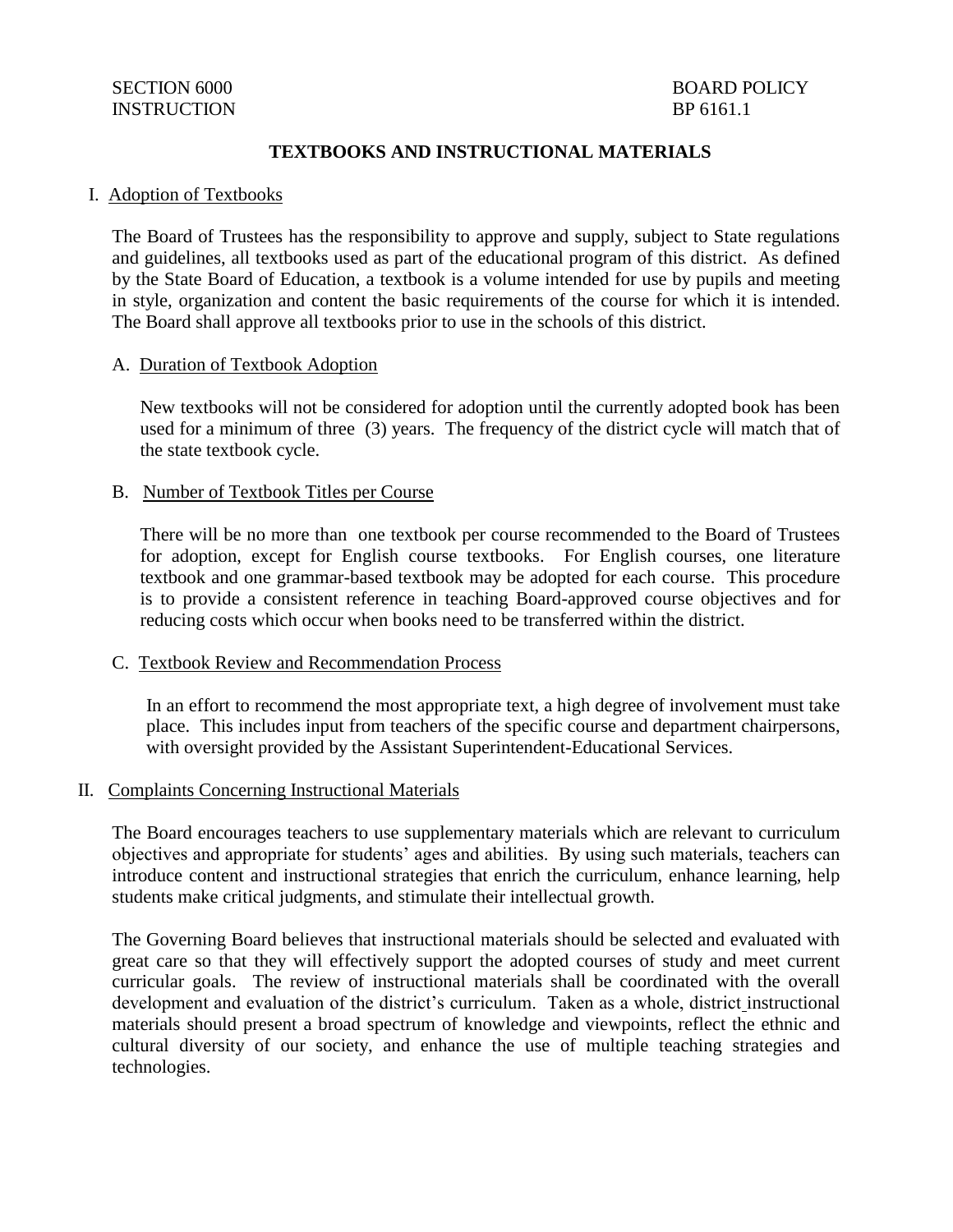# **TEXTBOOKS AND INSTRUCTIONAL MATERIALS – BP 6161.1 (CONT.) Page 2**

When selecting supplementary materials for classroom use, teachers should carefully review them and provide appropriate introductory and follow-up activities. Supplementary materials should not supplant the use of basic texts or teaching activities.

The Governing Board takes great care in the adoption of instructional materials and is aware that all adopted materials may not be acceptable to all students, their parents/guardians, or other district residents. The Superintendent or designee shall establish procedures which will permit proper consideration of any complaints against the use of any instructional materials, including textbooks, supplementary textbooks, library books, and other instructional materials and equipment.

(cf. 6161.1 - Selection and Evaluation of Instructional Materials) (cf. 6161.11 - Supplementary Instructional Materials)

## Legal Reference: **EDUCATION CODE**

| 1720-1723               | Preparation of courses of study                               |
|-------------------------|---------------------------------------------------------------|
| 18111                   | Exclusion of books by governing board                         |
| 35272                   | Education and athletic materials                              |
| 44805                   | Enforcement of course of studies; use of textbooks, rules and |
|                         | regulations                                                   |
| 44806                   | Duty re instruction in morals, manners and citizenship        |
| 51501                   | Subject matter reflecting on race, color, etc.                |
| 51510                   | Prohibited study or supplemental materials                    |
| 51511                   | Religious matters properly included                           |
| 51550                   | Sex education materials                                       |
| 60010-60028 Definitions |                                                               |
|                         | 60040-60047 Instructional requirements and materials          |
|                         | 60070-60076 Prohibited acts (re instructional materials)      |
|                         | 60110-60111 Instructional materials on drug education         |
|                         | 60200-60206 Elementary school materials                       |
|                         | 60260-60264 Local ordering procedures                         |
|                         | 60400-60414 High school textbooks                             |